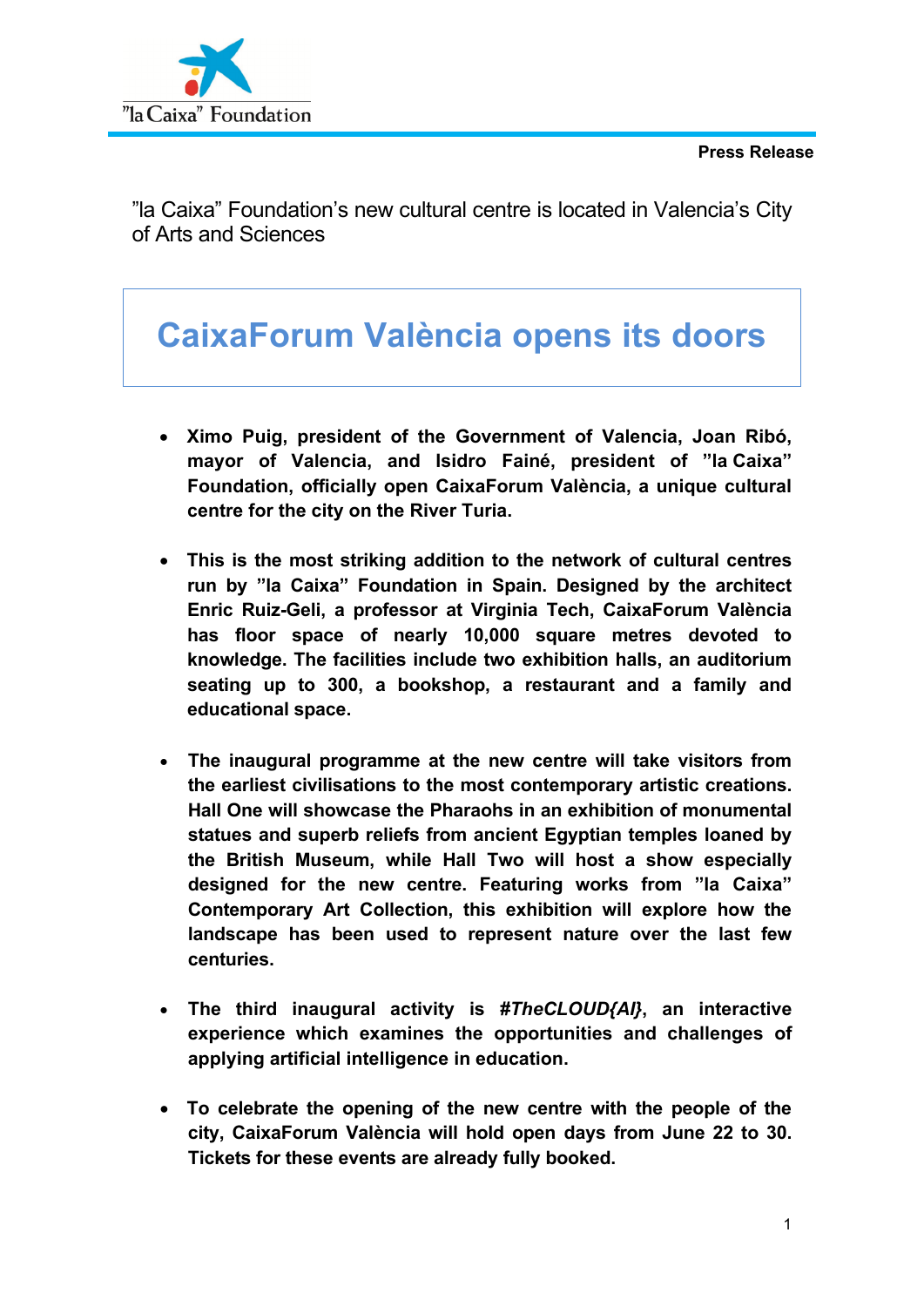

**Valencia, 21 June 2022.** This morning, Ximo Puig, president of the Government of Valencia, Joan Ribó, mayor of the city, and Isidro Fainé, president of "la Caixa" Foundation, officially opened CaixaForum València, a new centre devoted to the popularisation of culture and science.

As it opens its doors, CaixaForum València takes on the mission of becoming a key cultural facility for the city. The new centre is destined to be a **living space at the service of Valencians**, one where culture acts as a tool to promote **cohesion** and **social integration**.

The ultimate goal of CaixaForum València is to enable audiences of all kinds to discover culture. Among other initiatives, the centre will host exhibitions of ancient, modern and contemporary art; shows devoted to science and social themes; concerts and poetry recitals; multimedia art events; debates on major current affairs; social, scientific and environmental conferences; educational and family workshops; and activities aimed at groups of senior citizens.

In pursuit of this goal, the three **major inaugural projects** are devoted to a range of themes. The exhibition *Pharaoh: King of Egypt*, produced in cooperation with the British Museum, gives visitors a glimpse of one of the most fascinating civilisations in the history of humanity. Next, *Horizon and Limit. Visions of Landscape*, a show based on works from "la Caixa" Foundation Contemporary Art Collection and designed especially for the new centre, will focus on the idea of landscape as a representation of nature will receive its premiere. In addition to these two exhibitions, the interactive experience *#TheCLOUD{AI} Educating in the age of artificial intelligence* will enable visitors to learn about the educational potential of AI and to discover the key issues regarding its implementation.

The large and varied programme of activities over the first few weeks will also include the inaugural edition here of **Summer Nights**. One of the most firmly established and popular events at all CaixaForum centres, these cultural evenings feature music, poetry, film and the performing arts.

From tomorrow, then, visitors are invited to enjoy this programme of activities in the spectacular space created by the architect **Enric Ruiz-Geli**, leader of the team at the Barcelona-based **Cloud 9** studio and professor at Virginia Tech University. Far from being restricted to mere functionality in its design, CaixaForum València is an artistic creation in itself: a landscape, formed by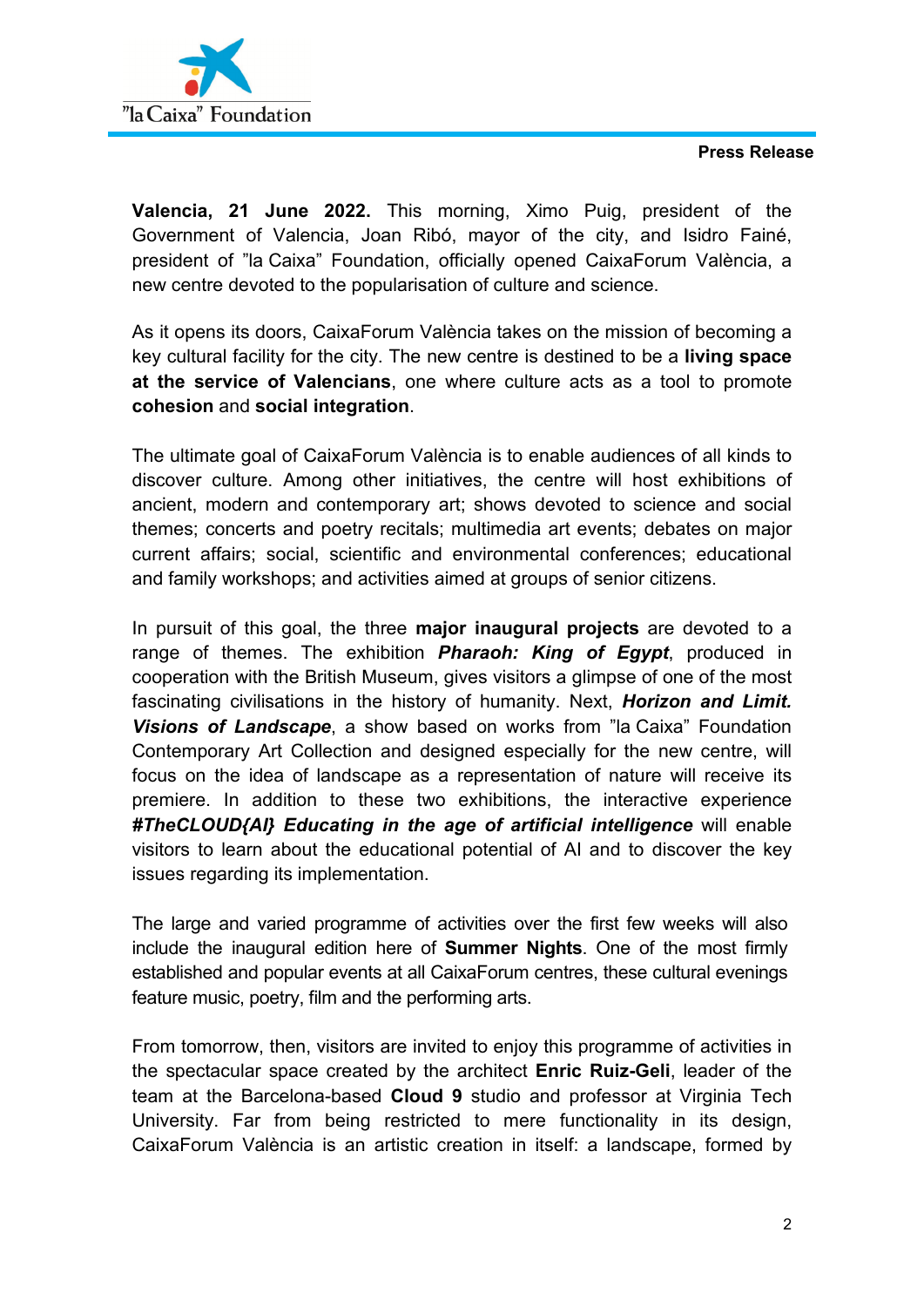



various capsules and protected by the huge shell of the building's structure, in which **sustainability** is a key concern. The architecture of the original building and the new architectural intervention harmonise to facilitate the cultural use of the site. The new project respects, enhances and coexists with this building, maintaining its essence as a place for reflection and as a large, open, public cultural space, housing intense activity.

To celebrate the opening of the new centre with the people of the city, "la Caixa" Foundation will hold **open days at CaixaForum València from Wednesday, June 22 to Thursday, June 30**. Tickets for all these events are already fully booked.

The new centre reaffirms **"la Caixa" Foundation's commitment to the Community of Valencia** and its people, furnishing the city with a state-of-theart cultural centre that complements the facilities already available at the City of Arts and Sciences. Thanks to this ambitious initiative, Valencia becomes the ninth Spanish city to boast a CaixaForum centre.

## **Construction work in times of pandemic**

Work on the interior of the building began in March 2020, shortly before a state of emergency was declared due to the COVID-19 pandemic. After a halt due to strict lockdown conditions, work began once more, and all deadlines were finally met. "la Caixa" Foundation invested more than **19 million euros** in bringing this ambitious project to fruition, while an annual budget of around 5 million euros for maintenance, activities and operation must also be added to these costs.

The new cultural centre is located in an iconic site: the City of Arts and Sciences, a complex located between the Assut de l'Or bridge and the Oceanogràfic in Valencia. What was once the bed of the River Turia has been converted into a **knowledge and innovation hub** that is, however, also rich in reminiscences of the area's agricultural past. In this way, the site harmoniously blends tradition and avant-garde. These exceptional characteristics make the City of Arts and Sciences the ideal setting for a centre like CaixaForum.

**The new centre will have a total area of nearly 10,000 square metres**, with services including a family and educational space known as *La Nube* ("The Cloud"), two exhibition halls, an auditorium seating 300, a bookshop and a restaurant.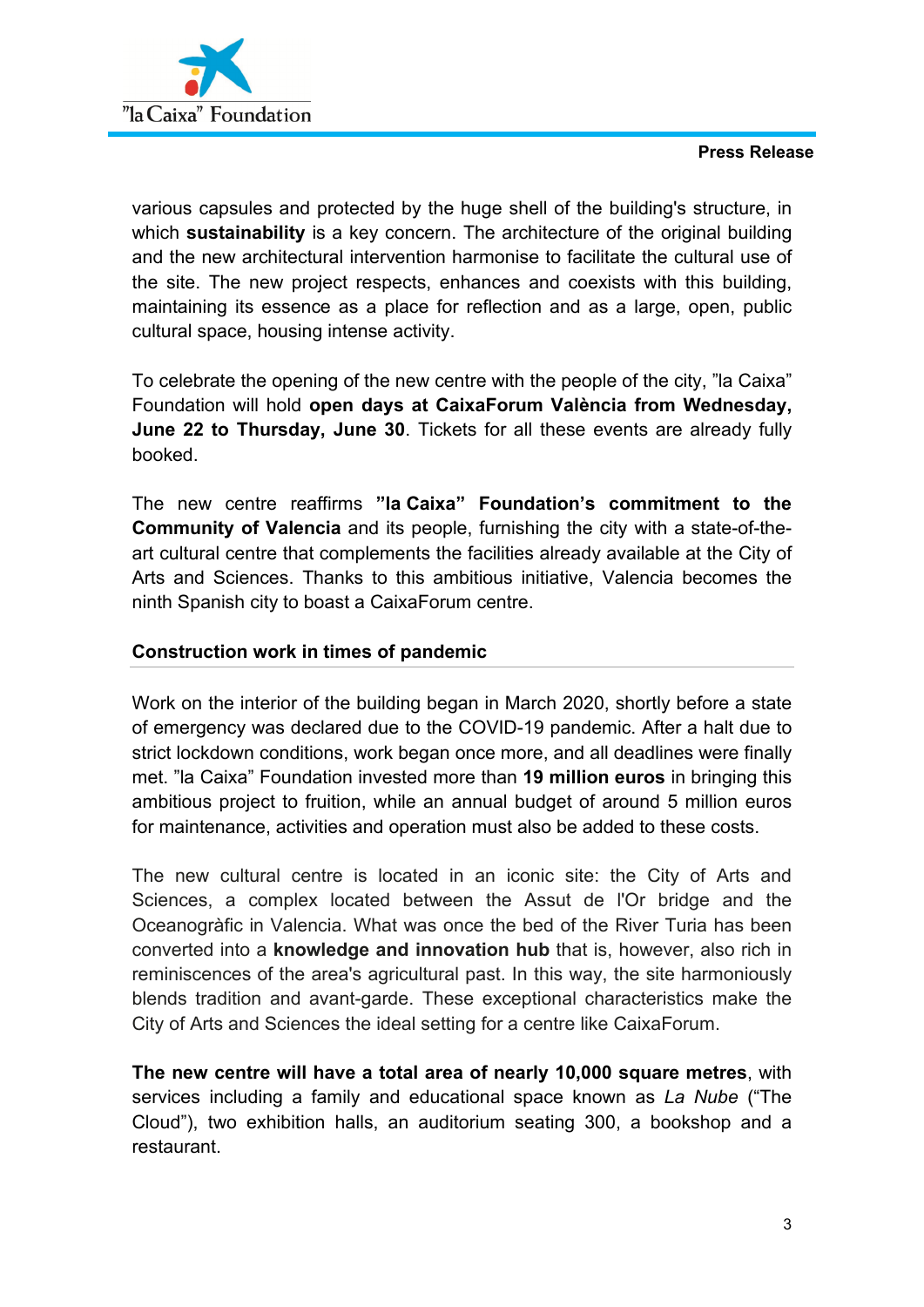

## **A landscape of living cells**

The architect Enric Ruiz-Geli's design creates a world of **living cells** inside the building. Ruiz-Geli describes his intervention as a **landscape** formed by of interconnected spaces in a protective ecosystem.



The most distinctive element in CaixaForum València is **La Nube** ("The Cloud"), which will house **family and educational activities**. It is built from very light materials: the floor is made from pure fibreglass, with a slight movement to achieve a subtle sensation of floating, a lack of gravity. The cladding consists of very light, almost transparent polymers. The interior is open-plan and multifunctional.



La Nube is connected to the **five oceans** via realtime data. According to the temperature of the oceans, the light changes from blue to violet. Blue denotes a healthy planet, while violet indicates **climate change**, rising water temperatures and ice melting.

The two **exhibition halls** are high, light-filled open-plan spaces equipped with pioneering air-conditioning

systems. The lighting is provided by an arched system, creating a gentle half-light and focusing the attention on the artworks themselves.

At one end of the building is the **auditorium**, equipped with the latest technology so that it can host shows of all kinds. It is designed as a black box, with a cardboard landscape



and, on the ceiling, an **installation by Frederic Amat**, Entitled *El bosque escrito* ("The Written Forest"), the work's message is a call to protect forests. To make this space more attractive to audiences and sweep away any air of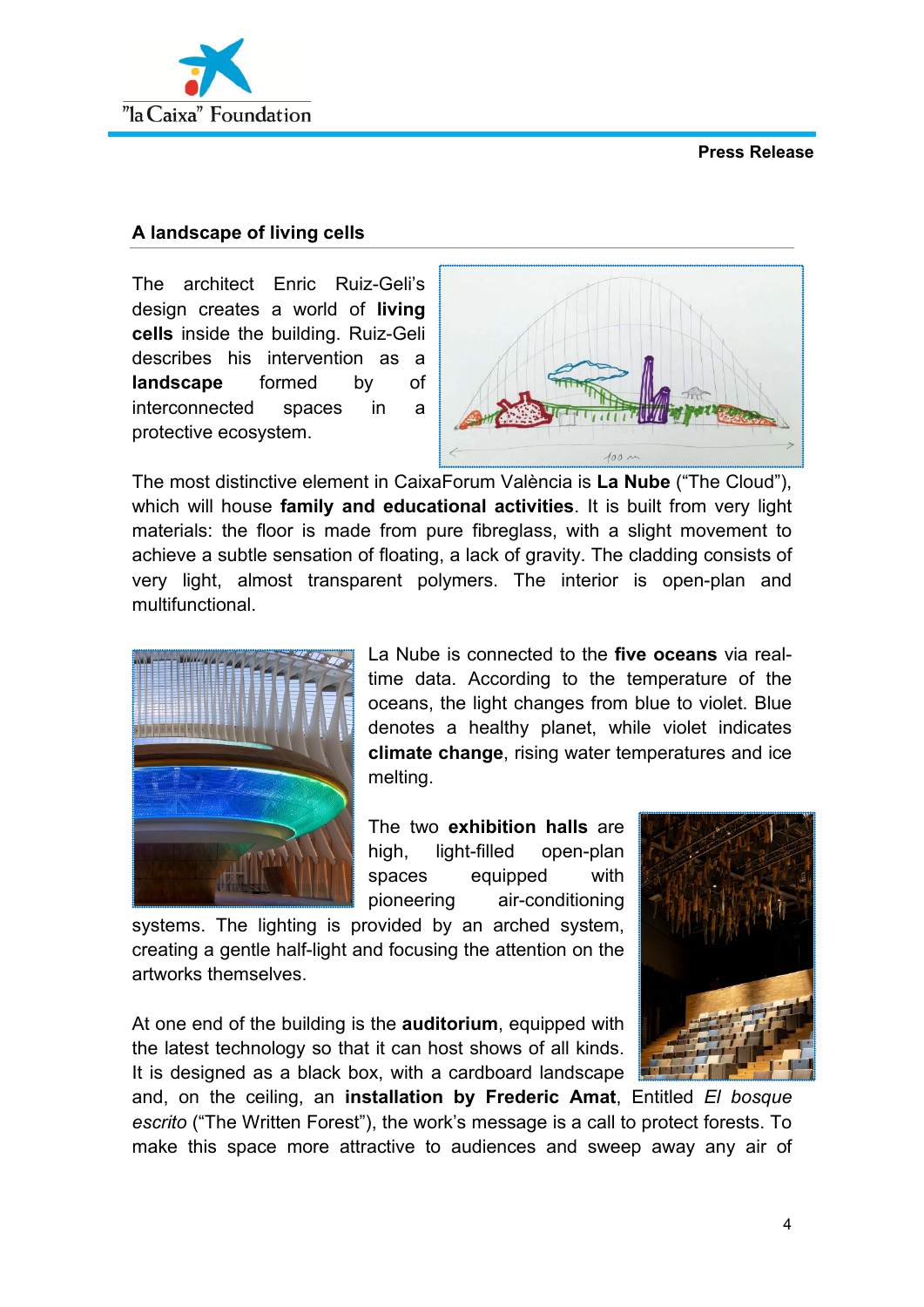

solemnity without detracting from its aesthetics, the seats are upholstered in brown, grey and blue denim fabric.



The **restaurant** occupies a splendid location on another side of the building. Boasting a **roof garden**, it is housed in an enormous high cave made of cork, comfortable and protected from resonance thanks to the sound absorbency of this material. Large skylights facing the four cardinal points

generate a luminous atmosphere while reducing energy demand.

Another of the characteristic elements of this new member of the CaixaForum network is the space housing the **administrative offices** and the **bookshop**, its roof covered by the ceramist **Toni Cumella** and supported by a wooden structure that tips its cap to the palm groves of Elche.



## **Collective intelligence project**



Enric Ruiz-Geli describes his design as a **collective intelligence project** in which professionals from very different fields took part. These include, particularly: Javier Peña, from Xpiral, the associate architect; Salvador Segura from Ardévol; and Mila Moskalenko, principal architect at Cloud 9. Ten other companies of "makers" also collaborated in the intervention, contributing their knowledge of tradition and innovation, and Simon Taylor, communication and graphic designer with Signes, Nagami and Virginia Tech. These provided know-how in such fields as 3D

printing robotics, integral energy engineering, landscaping, audiovisual technology, lighting, furniture, composites, acoustic ceramics and biodiversity.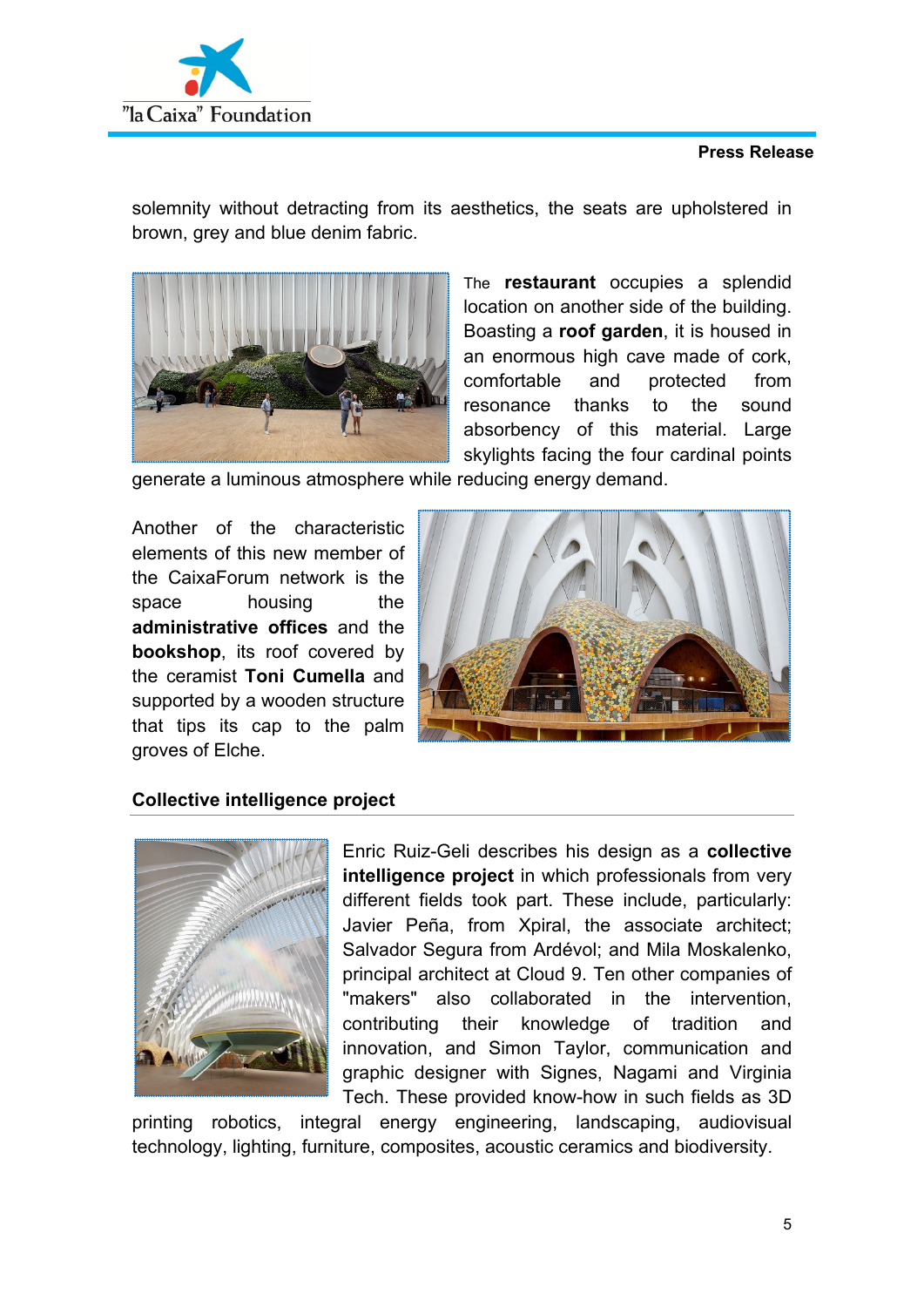

Two Valencian women artists also played an important part, creating **permanent works** for the new centre.

Firstly, *Arc al cel*, by Inma Femenía, is a site-specific worked designed especially for CaixaForum València. The work, which is integrated into the organic natural ecosystem created by Ruiz-Geli, creating a dialogue with it, is a sculpture as immaterial as it is fascinating and memorable. *Arc al cel* is a combination of art, nature, science and architecture, in which the artist seeks to represent the very essence of CaixaForum València.

Secondly, in the exterior, is an installation entitled *Palafit* by Anna Talens. In it, the Valencian artist presents a sculpture inspired by the agricultural architecture typical of the aquatic ecosystems found in the Community of Valencia. This golden stilt house with triangular section evokes memories of how farmers used to live in the Albufera lagoon area, their architecture dating back to prehistoric times.

## **Environmental awareness**

In consonance with the mood and needs of our times, sustainability is one of the distinctive features of CaixaForum València. The new centre meets the highest standards of **energy efficiency**, and its entire construction process was

environmentally-friendly, as was the selection of materials.

Enric Ruiz-Geli describes his architectural project as **"radically sustainable"**. This is demonstrated by the choice of materials, the pioneering airconditioning system in the exhibition halls and the garden roof beside the restaurant, to name but a few examples.

**Environmental awareness** also infuses the permanent works at the new centre. *Arc al cel* invites us to reflect on ecology, while *Palafit*



reminds us of the value of water and aquatic ecosystems.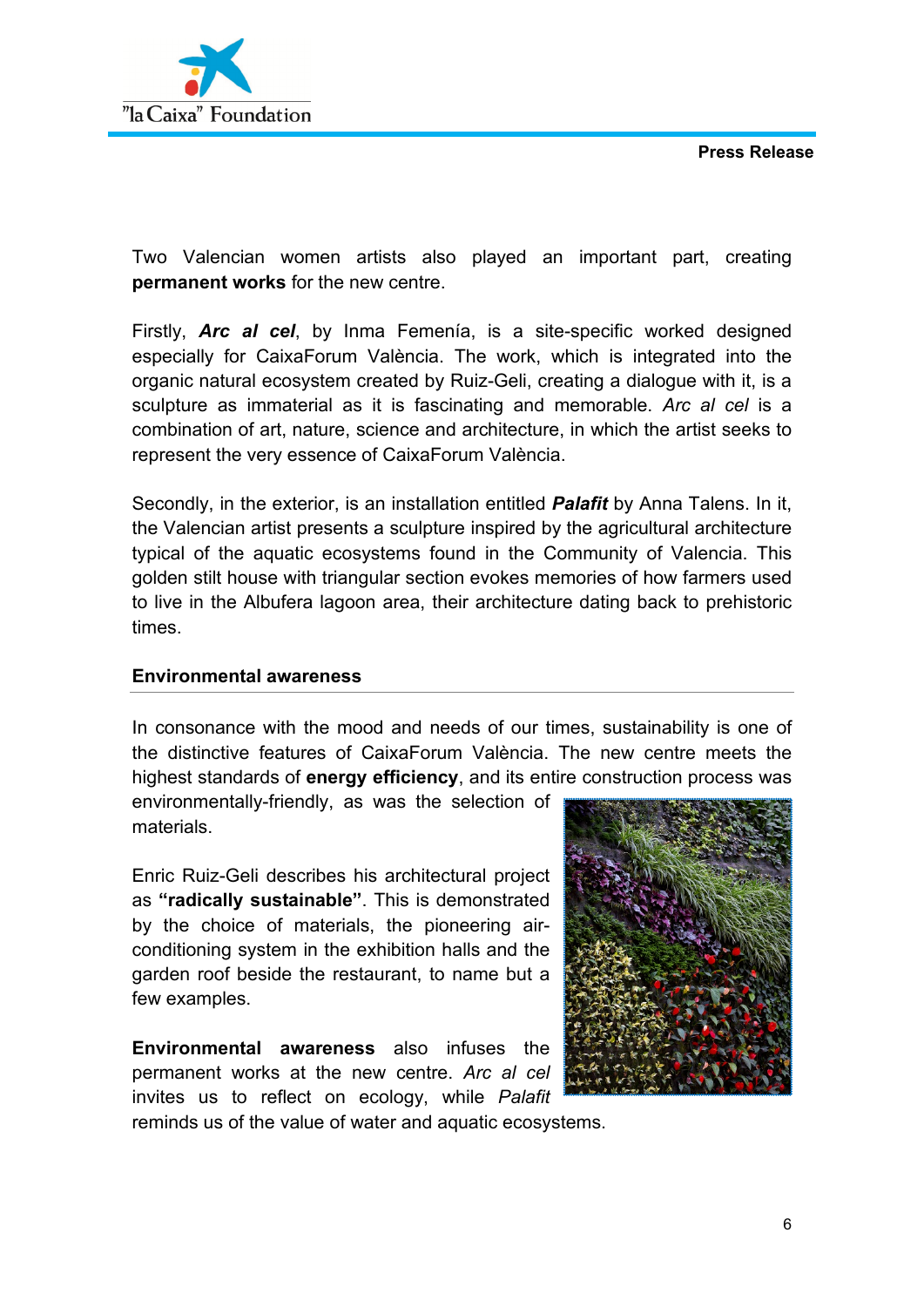

## **CaixaForum: a unique cultural concept in our country**

CaixaForum València now joins the network of "la Caixa" Foundation centres distributed all over the country. It will be the **ninth of its type**, joining the eight already open in the cities of Madrid, Barcelona, Seville, Saragossa, Palma, Girona, Tarragona and Lleida.

At all these cultural centres, "la Caixa" Foundation promotes the **dissemination of knowledge** in the conviction that knowledge contributes to personal development as well as driving social transformation. The organisation pursues the mission of eradicating the barriers that, even today, distance some people from art, music and the humanities, by enabling all audiences to discover culture.

This model, which has no equal in our country, is also characterised by partnerships and synergies with institutions of all kinds. In fact, thanks to the policy of alliances promoted by the "la Caixa" Foundation in recent years, **CaixaForum València will act as an ambassador** for several major international institutions, including the **British Museum**, the **Centre Pompidou**, **Cinémathèque Française** and the **Prado Museum**, among others.

The new CaixaForum centre will also seek to **foster initiatives** and promote cultural life throughout the Community of Valencia. Its doors will always be open to establishing partnerships with different institutions in the city.

The centre will host **all kinds of cultural events**, with exhibitions focusing on a range of themes, from the masters of painting to the latest trends in contemporary art, based on the Foundation's own collection. Photography and multimedia art will also be showcased, and exhibitions devoted to scientific themes will be organised in line with another of the "la Caixa" Foundation's priority areas of action.

But CaixaForum València will be **much more than an exhibition space**. It will also act as a platform to disseminate the arts and humanities, promoting debate on ideas, trends and research in today's society, and fostering dialogue and reflection on major social transformations. Debates will take place on the most varied disciplines and subjects – economics, science, classical and contemporary thought, literature and poetry, film, the fine arts, etc. – with the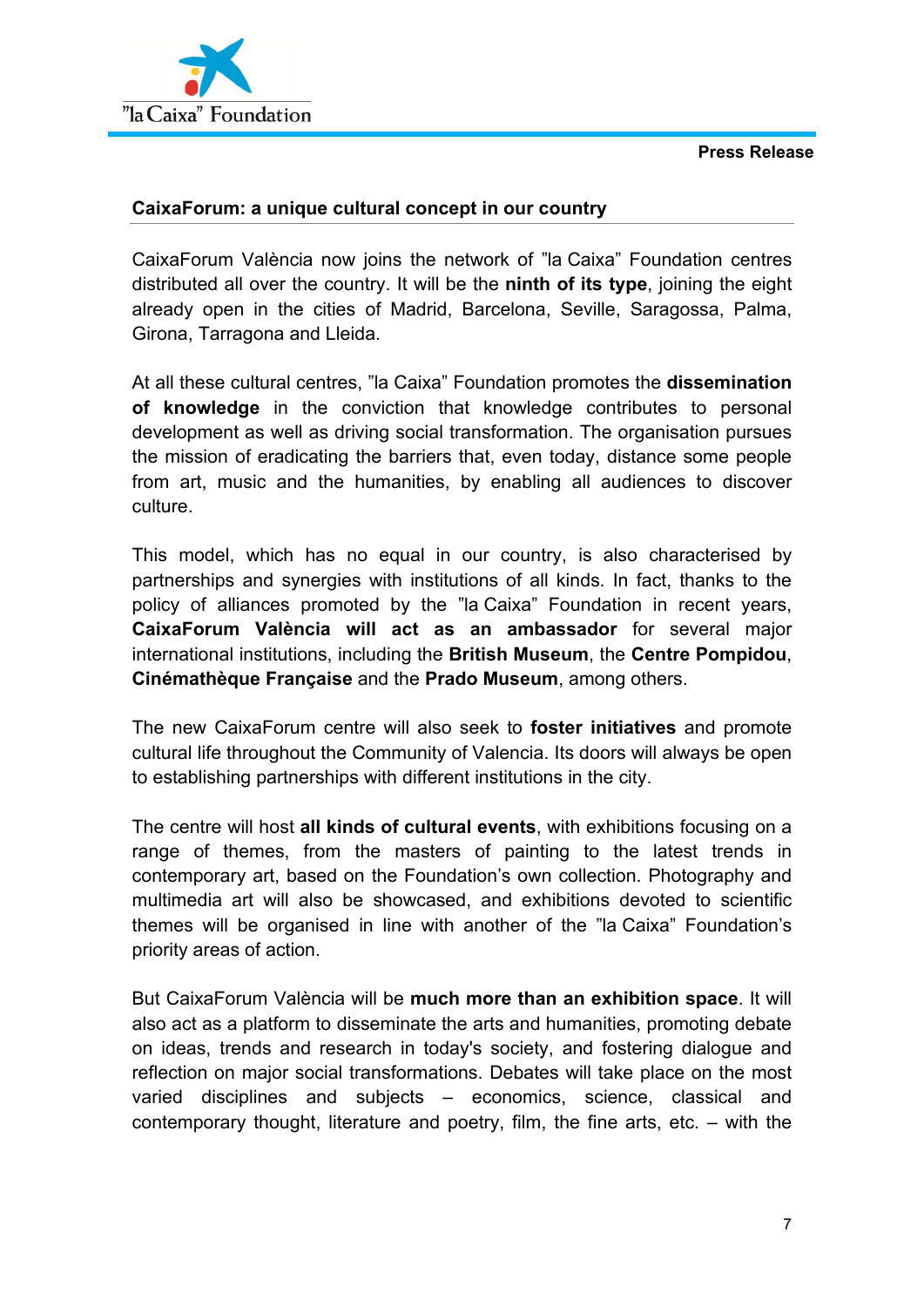

aim of encouraging discussing social issues and exploring the origins of our cultural roots in depth.

# **"la Caixa" Foundation reaffirms its commitment to Valencia and its citizens**

The construction of CaixaForum València reaffirms **"la Caixa" Foundation's firm commitment to the city** as it furnishes the Community of Valencia with a cultural centre with an ambitious programme of activities.

The initiative further consolidates "la Caixa" Foundation's already profound links with the people of Valencia, as is reflected by the new centre's budget of **33 million euros** for social, educational, cultural and scientific action in 2022.

The Foundation's commitment to helping to resolve societal needs and assuring the welfare of people has been one of its most defining features since it was founded in 1904.

Responding to the **most pressing social challenges** and providing services for people in vulnerable situations will continue to be key priorities. The Foundation's main strategic lines of action continue to include the creation of job opportunities, the fight against exclusion, the provision of palliative care, active and healthy ageing, and training for excellence.

Last year, the Foundation, which has an annual budget of more than 500 million euros, provided care for more than 3,000 minors through the CaixaProinfancia programme, enabled 2,751 vulnerable people to find jobs, and delivered palliative care to 1,155 patients as they approached the end of their lives. A total of 2,643 people also took part in activities aimed at encouraging active and healthy ageing.

## **Enric Ruiz-Geli**

Enric Ruiz-Geli trained at Barcelona School of Architecture (ETSAB). He was associate set designer to Bob Wilson (1995-2000) and co-director of Metápolis (2000-2003). He is now a lecturer at the Architectural Association School in London, director of the IAAC Self Sufficient Building Studio (2010) and adjunct lecturer at RMIT in Melbourne.